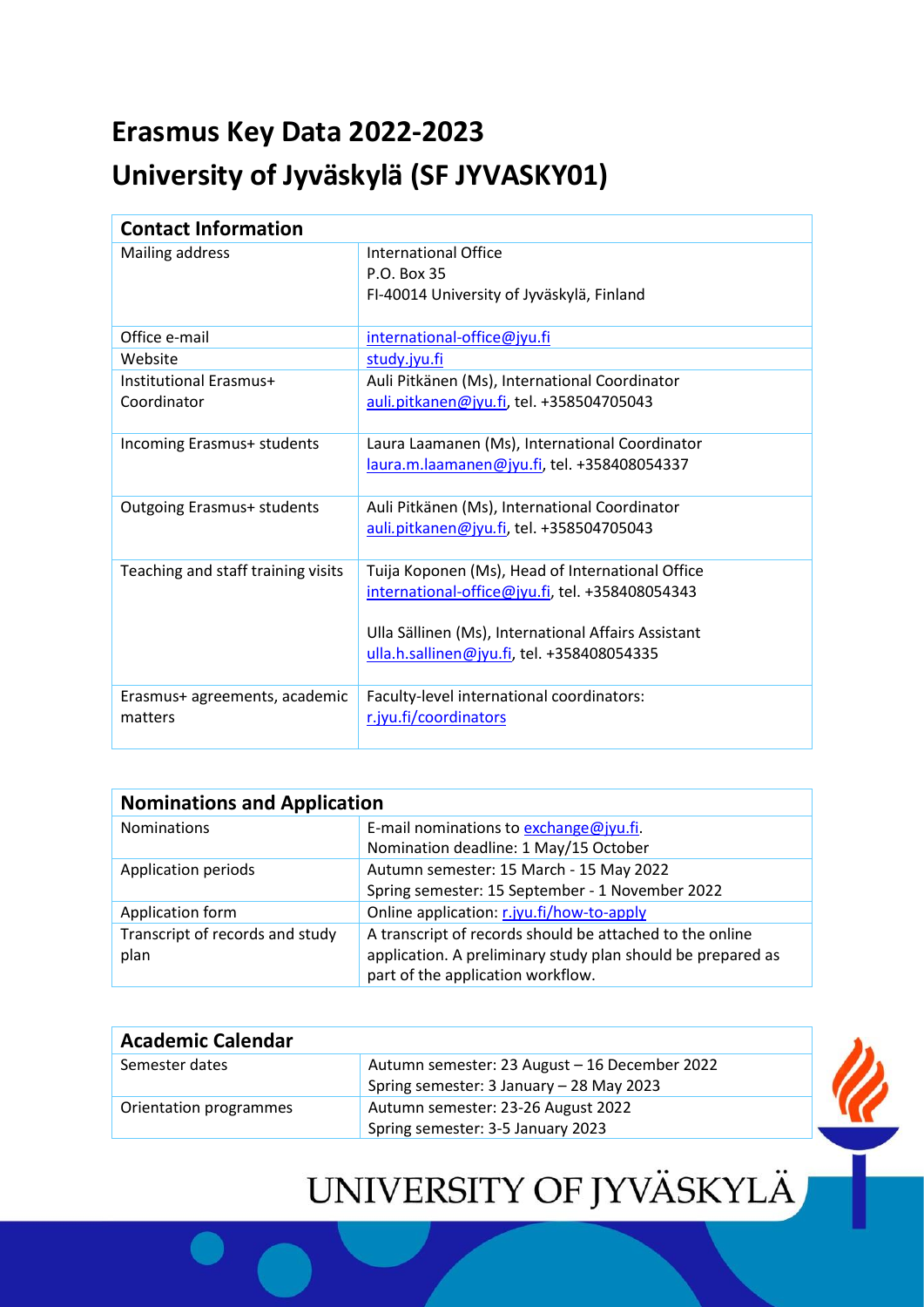| Arrival dates | Autumn semester: 22 August 2022 |
|---------------|---------------------------------|
|               | Spring semester: 2 January 2023 |

| <b>Courses</b>                   |                                                                                                                                                                                                                                                                                                                                                                                                                                                                                                                                                                                                                                                                                                                                                                                        |
|----------------------------------|----------------------------------------------------------------------------------------------------------------------------------------------------------------------------------------------------------------------------------------------------------------------------------------------------------------------------------------------------------------------------------------------------------------------------------------------------------------------------------------------------------------------------------------------------------------------------------------------------------------------------------------------------------------------------------------------------------------------------------------------------------------------------------------|
| Courses in English               | r.jyu.fi/courses                                                                                                                                                                                                                                                                                                                                                                                                                                                                                                                                                                                                                                                                                                                                                                       |
| Questions related to courses and | Faculty-level international coordinators:                                                                                                                                                                                                                                                                                                                                                                                                                                                                                                                                                                                                                                                                                                                                              |
| academic matters                 | r.jyu.fi/coordinators                                                                                                                                                                                                                                                                                                                                                                                                                                                                                                                                                                                                                                                                                                                                                                  |
| Which courses to choose?         | Erasmus+ students can choose courses from the curriculum of<br>their host department and/or from the international study<br>programmes arranged at the University of Jyväskylä.<br>Restrictions:<br>Some courses may be targeted at students of a particular<br>$\overline{\phantom{0}}$<br>department or faculty only.<br>Courses may have prerequisites which participants must<br>$\qquad \qquad \blacksquare$<br>fulfil.<br>Restricted areas of study:<br>English studies at the Department of Language and<br>Communication Studies: open to students coming within<br>their own Erasmus+ agreements only, C1 level in English<br>required<br>Restricted participation if not accepted to the<br>$\overline{\phantom{a}}$<br>department/faculty in question: Communication (apart |
|                                  | from Intercultural Communication Minor), Business and<br>Economics, Sport and Health Sciences and Teacher<br>Education. However, some courses offered by these<br>departments/faculties may be open to students from<br>other departments/faculties. The openness is indicated in<br>the course description by 'ALL' or a similar marking.                                                                                                                                                                                                                                                                                                                                                                                                                                             |
| Course levels                    | The fourth character in the course code indicates the level of                                                                                                                                                                                                                                                                                                                                                                                                                                                                                                                                                                                                                                                                                                                         |
|                                  | study as follows:                                                                                                                                                                                                                                                                                                                                                                                                                                                                                                                                                                                                                                                                                                                                                                      |
|                                  | P = Basic studies, bachelor level                                                                                                                                                                                                                                                                                                                                                                                                                                                                                                                                                                                                                                                                                                                                                      |
|                                  | A = Intermediate studies, bachelor level                                                                                                                                                                                                                                                                                                                                                                                                                                                                                                                                                                                                                                                                                                                                               |
|                                  | S = Advanced studies, master level.                                                                                                                                                                                                                                                                                                                                                                                                                                                                                                                                                                                                                                                                                                                                                    |

| Student housing can be applied for as part of the online<br>application for admission: r.jyu.fi/how-to-apply. There is no<br>need to fill in separate applications.            |                                                                                   |
|--------------------------------------------------------------------------------------------------------------------------------------------------------------------------------|-----------------------------------------------------------------------------------|
| 15 May (autumn semester)<br>1 November (spring semester)                                                                                                                       |                                                                                   |
| The University of Jyväskylä has reserved a quota of furnished<br>study-bedrooms for exchange students from the Central<br>Finland Student Housing Foundation (KOAS) and Soihtu |                                                                                   |
|                                                                                                                                                                                | https://r.jyu.fi/k4a<br>Kortepohja. Those placed in the study-bedrooms of KOAS or |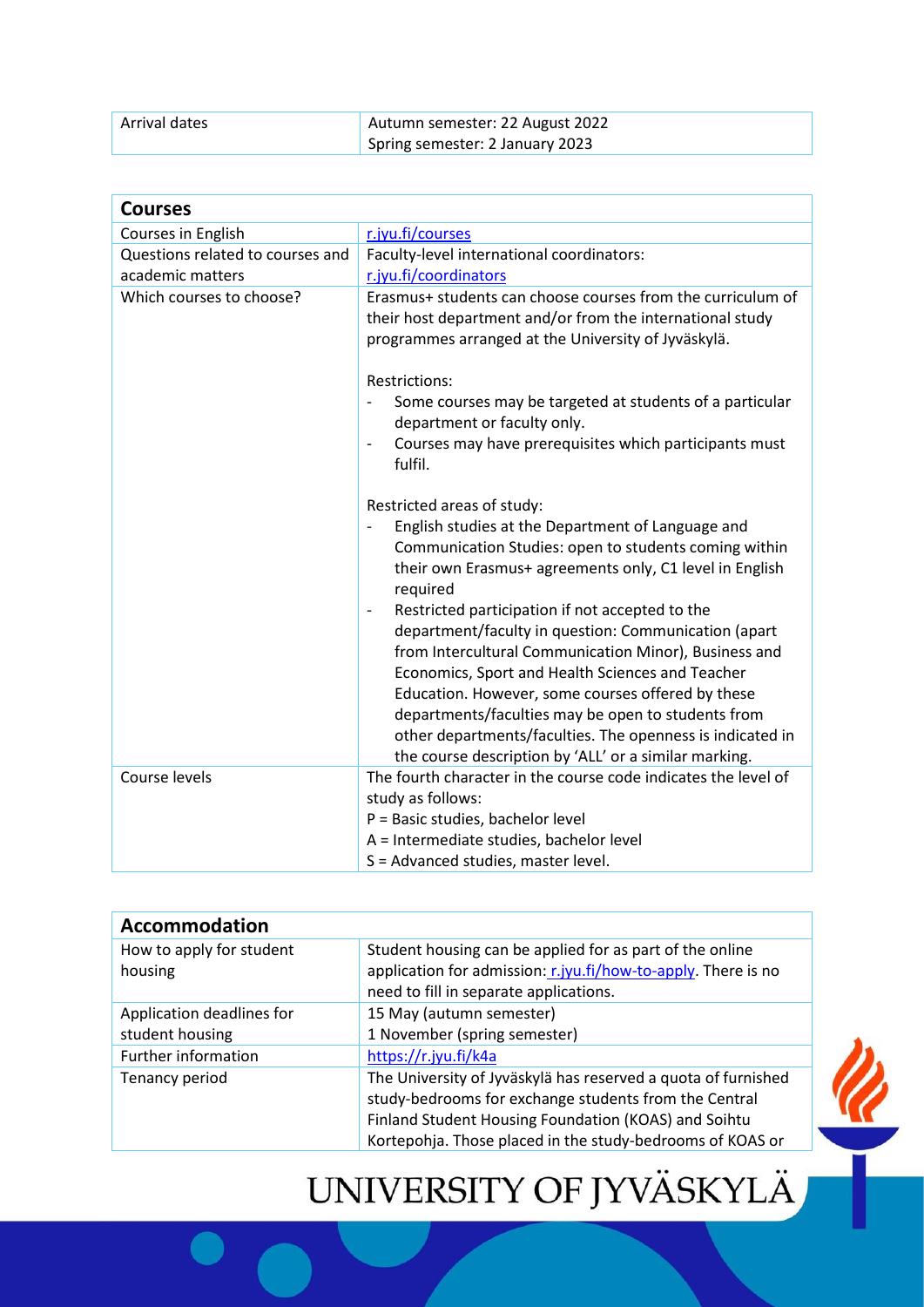|                                | Soihtu Kortepohja within the quota are required to sign a<br>tenancy agreement for a fixed term. The fixed-term tenancy<br>agreement cannot be terminated within the tenancy period.                                                                                         |
|--------------------------------|------------------------------------------------------------------------------------------------------------------------------------------------------------------------------------------------------------------------------------------------------------------------------|
| Availability of the apartments | Student housing cannot be guaranteed to all applicants.<br>Students coming for the spring semester have better chances<br>of getting a room from KOAS or Soihtu.                                                                                                             |
| Monthly rent and deposit       | The price for a furnished single study-bedroom with a shared<br>kitchen and bathroom varies from 250 € to 350 € per month. A<br>deposit and/or rent for the first month must be paid to the<br>accommodation office's bank account in order to confirm the<br>housing offer. |

| Language Courses and Language Skills Required    |                                                                                                                                                                                                                                                                                                                                                                                                                                                                                              |  |
|--------------------------------------------------|----------------------------------------------------------------------------------------------------------------------------------------------------------------------------------------------------------------------------------------------------------------------------------------------------------------------------------------------------------------------------------------------------------------------------------------------------------------------------------------------|--|
| Language courses offered during<br>the semesters | The Centre for Multilingual Academic Communication offers<br>various courses in Finnish, English and other languages during<br>the semesters. These courses are free of charge and available<br>for all exchange students. More information on language<br>courses: movi.jyu.fi/en/courses/exchange students                                                                                                                                                                                 |  |
| Language skills required                         | Applicants should be at least B1 but preferably B2 (or higher)<br>level users of the English language. Students wishing to study<br>at the University of Jyväskylä as Erasmus+ students should be<br>able to follow university lectures in English, participate in<br>seminar discussions and understand written material in their<br>field. In addition, most courses require writing essays and<br>research papers. A language test certificate is not required<br>from exchange students. |  |

| <b>Residence Permit</b>                                           |                                                                                                                                                                                                                                                                                                                                                                                                                                                                                                                                                                        |
|-------------------------------------------------------------------|------------------------------------------------------------------------------------------------------------------------------------------------------------------------------------------------------------------------------------------------------------------------------------------------------------------------------------------------------------------------------------------------------------------------------------------------------------------------------------------------------------------------------------------------------------------------|
| EU/EEA/EFTA citizens                                              | Citizens of the EU/EEA/EFTA countries do not need a residence<br>permit but they must register their right to reside in Finland if<br>their continuous stay in Finland lasts for longer than 90 days.<br>The registration should be done by submitting an application<br>for registration and visiting a service point of the Finnish<br>Immigration Service. More information: https://migri.fi/en/i-<br>am-an-eu-citizen                                                                                                                                             |
| Non-EU/EEA/EFTA citizens                                          | Citizens of non-EU/EEA/EFTA countries who wish to stay in<br>Finland for more than 90 days must be in possession of a<br>residence permit when entering the country. An application<br>for the permit should be submitted electronically at<br>https://migri.fi/en/home as soon as the student has received<br>the letter of admission. In addition to the electronic<br>application, all applicants must visit a Finnish embassy in<br>person to have their fingerprints collected. More information:<br>https://migri.fi/en/residence-permit-application-for-studies |
| Non-EU/EEA/EFTA citizens<br>studying in an EU/EEA/EFTA<br>country | Citizens of a non-EU/EEA/EFTA country who study in an<br>EU/EEA/EFTA country as a degree student should have a valid<br>residence permit in the country where they study as a degree                                                                                                                                                                                                                                                                                                                                                                                   |